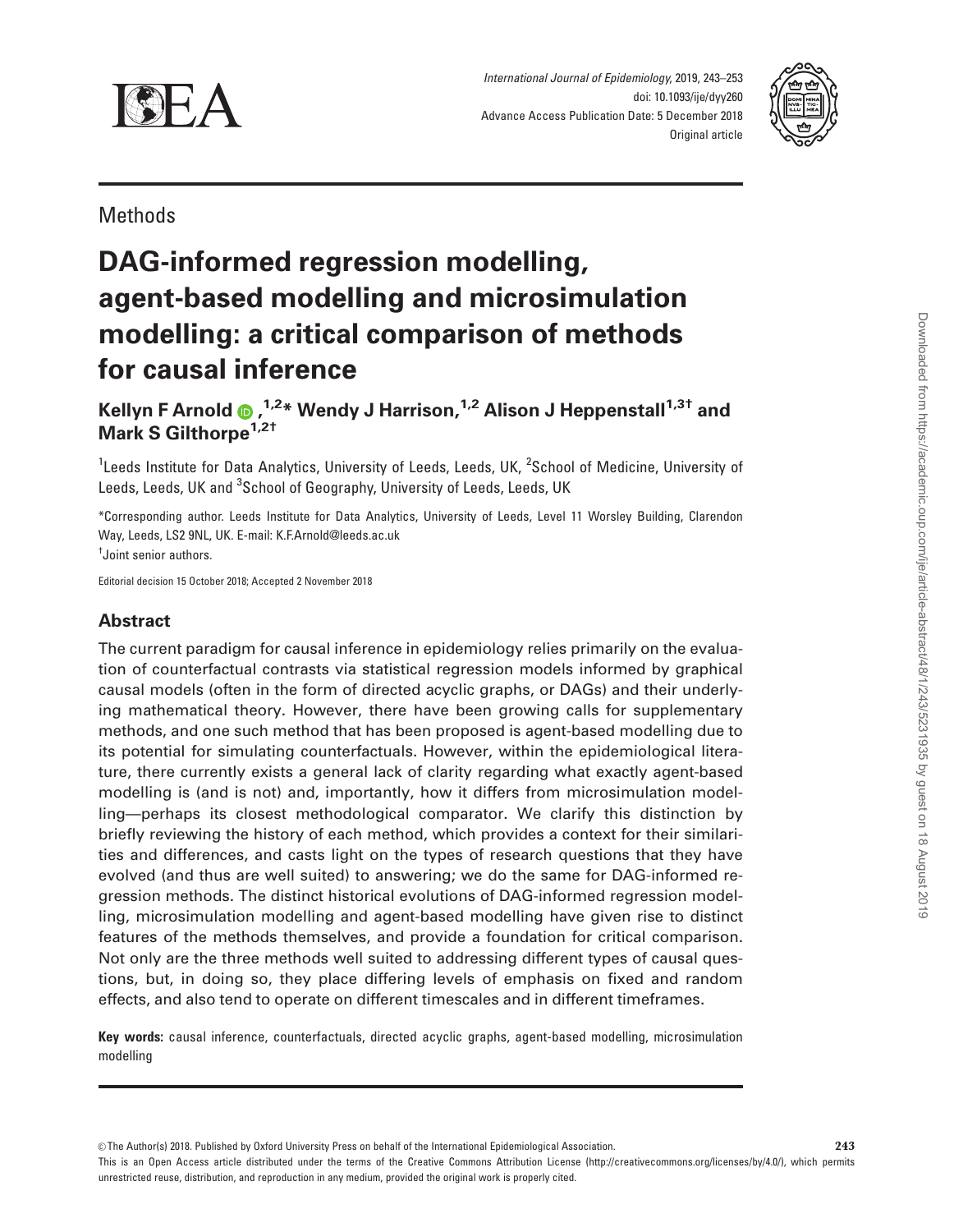#### <span id="page-1-0"></span>Key Messages

- Microsimulation modelling and agent-based modelling are closely linked methodologically though historically distinct. The key features of agent-based modelling are agency and agent-to-agent interaction, which produce highly complex and 'emergent' properties.
- Directed acyclic graph (DAG)-based regression modelling directs greatest focus towards modelling mean structures (i.e. 'fixed' effects), whereas simulation approaches embrace complexity by focusing more on 'random' structures.
- Microsimulation modelling provides a bridge between DAG-informed regression modelling and agent-based modelling, which may be exploited to bring the mathematical robustness of graphical model theory to bear on simulation approaches.
- Agent-based modelling can provide a complimentary extension to DAG-informed regression methods in order to deal with scenarios involving greater complexity (e.g. in which the assumption of no 'interference' or spillover effects may be untenable).

#### Introduction

Epidemiology, which entails the study of both the distribution and determinants of health and disease, is often considered the core science of public health.<sup>[1](#page-9-0)</sup> Whilst easy to conceptualize, it nevertheless remains difficult to practise. Population-level health patterns emerge from a complex, dynamic, multi-layered system, in which a multitude of different interrelationships operate<sup>2</sup>; this system is commonly referred to in the literature as a 'complex system', which is characterized by individual heterogeneity and autonomy, interdependence, spillover effects, adaptivity and evolution, feedback and threshold effects. $3$  Individuals move through space and time, interacting with and being influenced by other individuals, groups, social, economic and political constraints, and geography—to name but a few. Understanding the impact of individual behaviour and decision-making on population health trends—so that we are ultimately able to intervene to alter them beneficially—necessarily requires a causal understanding of those patterns and processes that are important, and at which spatial and temporal scales they operate.

The inherent complexity of such a system poses challenges to anyone attempting to model it; identifying and estimating causal effects creates additional challenges. Causation is a concept of which most, if not all, human beings have an intuitive understanding. Nevertheless, it is a complex phenomenon and remains largely inarticulable; despite thousands of years of philosophical discourse, there exists very little consensus as to what it is, how it can be defined<sup>4</sup> and—perhaps most importantly for researchers how it can be inferred within practical research applica-tions.<sup>[5–10](#page-9-0)</sup> To address this, many methods have emerged across a range of different disciplines, though the current paradigm for causal inference in epidemiology relies

primarily on the evaluation of counterfactual contrasts via statistical regression models informed by graphical causal models (often in the form of directed acyclic graphs, or DAGs) and their underlying mathematical theory.<sup>[5](#page-9-0)</sup> However, there have been growing calls for a more pluralistic approach to causal inference in the field,  $5,6,11$  premised on the argument that there are numerous causal scenarios that do not lend themselves to representation by DAGs and subsequent statistical analyses.

Many authors have proposed more widespread adoption of 'systems approaches['2,3,12–15—](#page-9-0)a somewhat nebulous term for a group of methods that may be used to study the nature of systems. In particular, several authors have identified agent-based models (ABMs) as promising tools for causal inference in complex systems, as they provide a framework for the simulation of counterfactuals.<sup>[15](#page-9-0)–[17](#page-9-0)</sup> Perhaps due to agent-based modelling having primarily evolved within and been adopted by the 'softer' social sciences (e.g. sociology, political science), it remains relatively unfamiliar to epidemiological researchers; moreover, there appears to be little clarity regarding what exactly an ABM is (and is not) and, importantly, how it differs from other simulation models. For example, the recent work of Murray et  $al$ .<sup>[18](#page-9-0)</sup> demonstrated equivalence between the parametric gformula (a statistical method based upon graphical model theory) and what the authors referred to as agent-based modelling, though, in actuality, it is more akin to microsimulation modelling. Whilst the distinction between ABMs and microsimulation models (MSMs) may seem self-evident to those who regularly use these methods and trivial to those who do not, it does in fact have important implications for how and under which circumstances each may be used, and thus is worth clarifying.

To this end, we seek to elucidate the distinction between microsimulation modelling and agent-based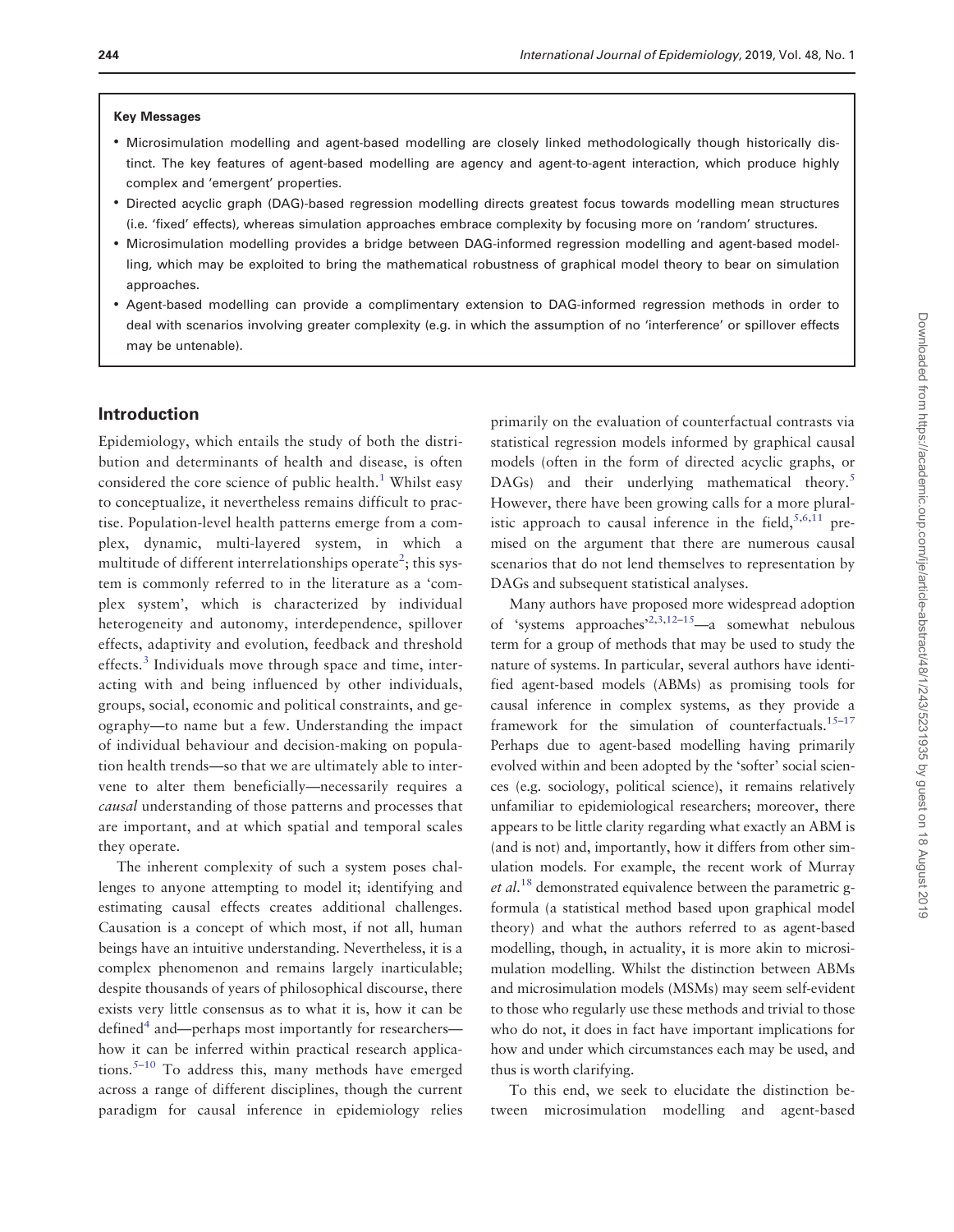<span id="page-2-0"></span>modelling for statistically minded researchers who may be relatively unfamiliar with them; moreover, we describe DAG-informed regression modelling for simulationminded researchers. Because these methods have largely been confined to separate research disciplines, there exists little overlap in the knowledge about them and skills necessary for implementing them, despite calls for greater integration<sup>2,13,15,17</sup>; our paper aims to fill this gap. We begin by briefly explaining each method and its history, and go on to discuss how their separate evolutions have shaped the types of causal questions to which they are well suited to evaluating. We outline the primary philosophical and methodological similarities and differences between them, and conclude with a discussion regarding the implications of these similarities and differences for future causal analyses and opportunities for future methodological work.

#### A brief history of methods

Historical context is key to understanding both the utility and the defining features of a particular method; therefore, we briefly recap the history of each method, with specific attention given to how it evaluates counterfactuals (see Box 1 for an explanation of counterfactuals).

#### Box 1. A brief explanation of counterfactuals

Counterfactuals

The counterfactual framework states that an event A may be considered a cause of an event Y if, contrary to fact, had A not occurred then Y would not have occurred[.4](#page-9-0) As an example, imagine that an individual, Alison, is driving to work and comes to a fork in the road. She chooses to go left, and arrives late for work. Upset, Alison declares 'I should have gone right instead!' What her statement implies is that her decision to go left at the fork in the road caused her to be late for work because had she gone right she would not have arrived late. Of course, there is no way to prove such a statement, as it would require Alison to simultaneously go both left and right and observe the outcome under each condition (to guarantee that the effect is not attributable to any other factor that differed between drives); nevertheless, the scenario demonstrates the utility of examining causal effects as counterfactual contrasts between two exchangeable units of analysis—those that are equivalent in every way except for the putative causal factor of interest.

#### Graphical causal models and the formalization of counterfactuals

Causal models trace their roots back to 1918, with Sewall Wright's invention of path analysis.<sup>19,[20](#page-9-0)</sup> They also have origins in structural equation models (SEMs), which emerged primarily in the social sciences (e.g. psychology) and represent groups of causally related variables (both observed and latent) as systems of simultaneous (linear) equations.[21](#page-9-0) However, both were subsumed at the turn of the century under the framework of non-parametric causal models by Judea Pearl in his seminal book Causality.<sup>[22](#page-9-0)</sup> These models are typically represented graphically as a set of nodes (variables) connected by a set of edges (representing statistical dependencies), although neither the magnitude nor functional form of these dependencies are implied or constrained.<sup>[23](#page-9-0)</sup> A special subset of such graphs— DAGs—are perhaps the most well known.

A DAG is a graphical causal model in which all edges are unidirectional (hence 'directed'); these directed edges represent direct causal effects. A path is a sequence of edges connecting two nodes, and there may be multiple paths connecting any two nodes. A causal path is one in which all directed edges flow in the same direction, indicating that the statistical dependency that exists between the nodes is causal in nature. Importantly, no causal paths may exist from any node back to itself (hence 'acyclic').<sup>[23,24](#page-9-0)</sup> A node may be either endogenous (having at least one direct cause represented in the DAG) or exogenous (having none), and a DAG may be considered a 'causal DAG' if all common causes between any two nodes are represented in the graph.<sup>[24](#page-9-0)</sup> A simplified example is given in Figure 1, showing the hypothesized causal relationships between sex, weight and systolic blood pressure (SBP).

DAGs represent a given system as a number of variables connected by a series of causal pathways; combined with parametric assumptions, they may be thought of as representing the presumed data-generating process, i.e. the process by which any endogenous variable in the system obtains its value. Given the values for all exogenous variables, the value of any endogenous variable can be known. For example, if we knew the value of sex in Figure 1 (and assumed it was a causal DAG for ease of illustration, though in reality this is unlikely), we could also know the values of weight and SBP, because weight depends only



Figure 1. Directed acyclic graph (DAG) depicting the hypothesized causal relationships between sex, weight and systolic blood pressure (SBP).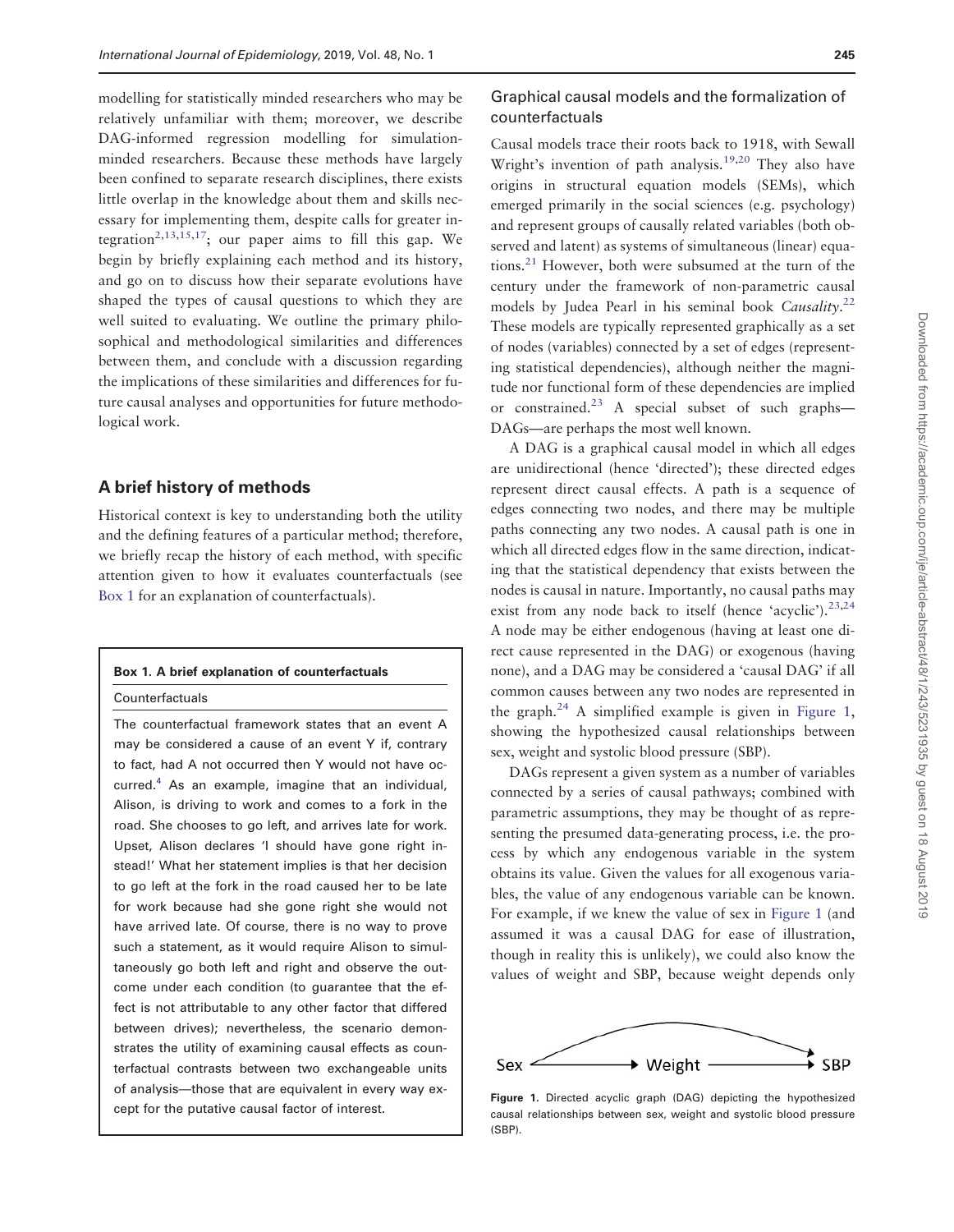<span id="page-3-0"></span>upon sex for its value, and SBP in turn depends upon weight and sex.

Whilst identification of individual-level causal effects is generally agreed to be impossible in the real world within a counterfactual framework (i.e. 'the fundamental problem of causal inference'), identification of average causal effects is possible and, indeed, forms the basis of a great deal of causal inference.[24](#page-9-0) Randomized–controlled trials (RCTs) often considered the 'gold standard' for demonstrating causality—create exchangeable units of analysis by randomly assigning individuals to receive either the putative causal factor of interest or a standard alternative that acts as the reference (e.g. placebo control). Thus, although individuals within the study likely differ with respect to both measured and unmeasured characteristics that may affect the outcome of interest, randomization ensures that the distribution of such factors is broadly equivalent between the groups so that, on average, the two groups are exchangeable and thus any difference in average outcomes may be attributed to the hypothesized causal factor.<sup>24</sup>

DAGs are an incredibly powerful tool for statistical analyses because they provide the foundation for estimating counterfactual quantities from observed data; they have thus found a natural home amongst disciplines in which data collection and statistical analysis are considered paramount (e.g. epidemiology). Creating exchangeable units of analysis is trivial in a well-conducted RCT but more difficult to achieve with non-experimental data in which the putative causal factor of interest is not randomly assigned; simply comparing the average outcomes between those who were or were not exposed to that factor would, in general, not be sufficient for identifying an average causal effect, since the differences in outcomes might be attributable to other differences between the groups. However, in principle, identification of a causal effect could be achieved by comparing the outcomes amongst subgroups for which the distributions of relevant factors are broadly equivalent. Such subgroups would therefore be referred to as conditionally exchangeable (or exchangeable conditional on these factors).

The power of graphical model theory is that it provides a way of determining which variables are sufficient for guaranteeing conditional exchangeability for a given DAG, thereby formalizing counterfactual logic and facilitating what has been referred to as the 'algorithmisation of coun-terfactuals'.<sup>[25](#page-9-0)</sup> Briefly, a set of variables is sufficient for guaranteeing conditional exchangeability if conditioning on that set blocks all 'backdoor paths' (i.e. spurious paths that induce statistical dependence due to one or more common causes—referred to as 'confounding') between the putative causal factor and outcome of interest whilst leaving all causal paths intact. $^{23}$  $^{23}$  $^{23}$  In practice, this generally involves

creating a regression model for the outcome that includes as covariates both the putative causal factor and a set of variables sufficient for removing bias due to confounding[.23](#page-9-0) In [Figure 1,](#page-2-0) for instance, sex confounds the relationship between weight and SBP; therefore, if we wished to estimate the total causal effect of weight on SBP, we could estimate the parameters of the following regression model:

$$
SBP = \beta_0 + \beta_1 \cdot weight + \beta_2 \cdot sex + \varepsilon.
$$

Assuming that the model has been correctly parameterized, we are able to interpret  $\hat{\beta}_1$  as the estimated total causal effect of weight on SBP. In other words, for individuals of the same sex (i.e. conditionally exchangeable individuals), every unit-difference in weight corresponds to an expected difference in SBP of  $\hat{\beta}_1$ , on average. DAGs therefore provide a framework for using traditional statistical methods to estimate counterfactual quantities and average causal effects via the creation of conditionally exchangeable units of analysis.

## Microsimulation models, agent-based models and the simulation of counterfactuals

Microsimulation and agent-based modelling are closely linked methodologically and conceptually though historically distinct, which perhaps obfuscates where they in fact overlap and where they diverge. Both have roots in cellular automata,[26](#page-9-0) which first emerged in the 1940s and involve simulating the evolution of a collection of coloured cells within a grid at discrete time steps in accordance with a set of rules based on the states of neighbouring cells. From this, MSMs and ABMs evolved separately (primarily in economics and sociology, respectively) as more complex simulation methods; their development and implementation were greatly enabled by the advent of programmable electronic computers. Whereas both methods have been in use for approximately the last half-century—with Orcutt<sup>27</sup> frequently credited as one of the founding fathers of the field of microsimulation and Schelling<sup>[28](#page-9-0)</sup> for agent-based modelling—the vast increases in computing power realized in the age of technology have rendered early implementations virtually unrecognizable in comparison to their modern counterparts.[29–33](#page-9-0)

In its most basic form, microsimulation is a method for generating micro-level data, typically by combining individual- and aggregate-level datasets (i.e. population synthesis) $34$ ; this provides an estimated cross-sectional snapshot of a population. This synthetic population may then be statistically analysed to examine associations between its variables (as in 'traditional' data analysis) or, perhaps more interestingly, it can provide the foundation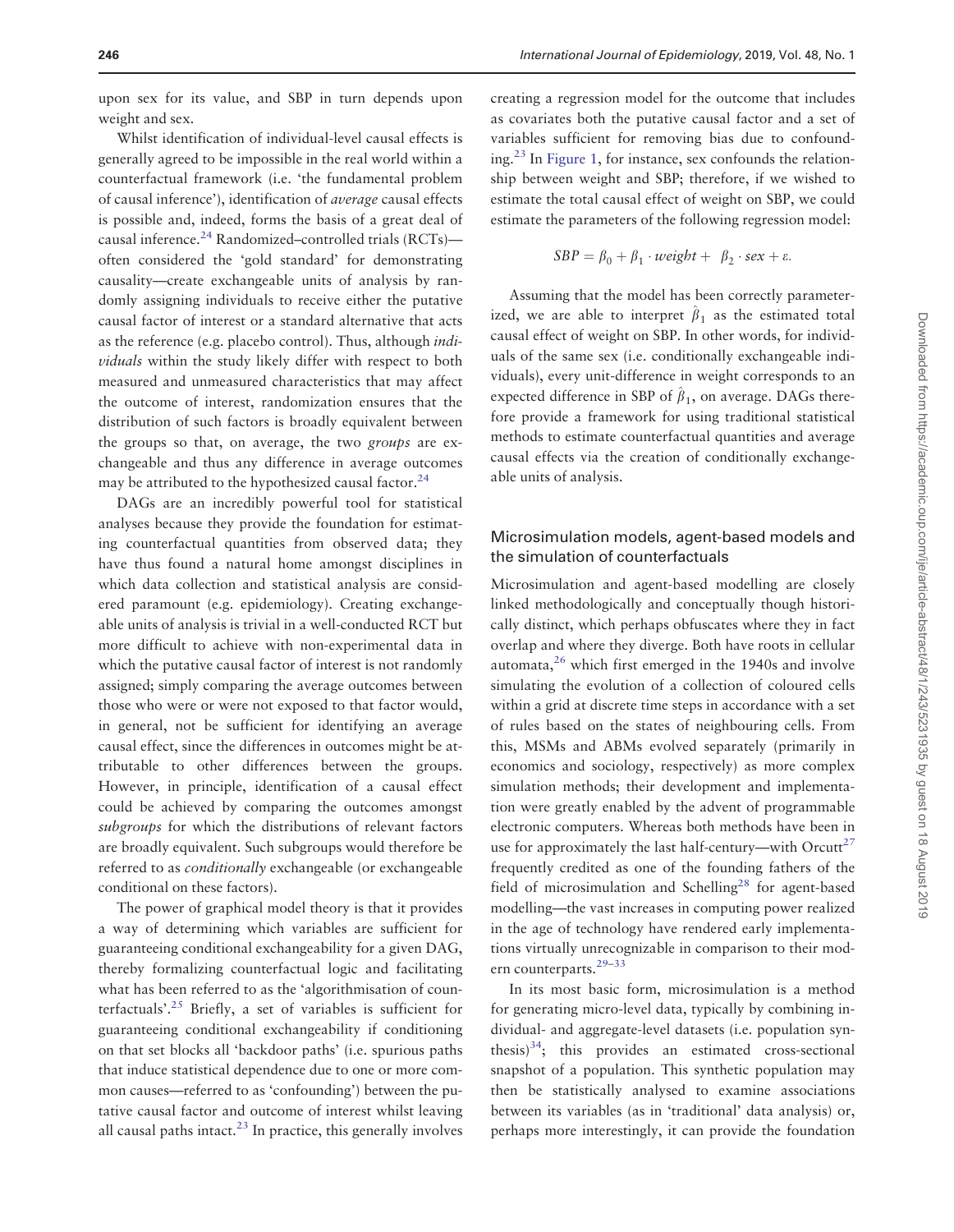<span id="page-4-0"></span>for a dynamic simulation model (either MSM or ABM). Both dynamic MSMs and ABMs simulate the evolution of heterogeneous individuals through time and potentially space. Each individual possesses a set of attributes (e.g. physical, socio-demographic, geographic), which may be updated at discrete time steps; in microsimulation models, in particular, individuals are often defined as belonging to one of a finite number of mutually exclusive and collectively exhaustive states (e.g. healthy, sick and dead), and events of interest are modelled as transitions from one state to another that occur according to a set of deterministic and/or stochastic rules ('transition probabilities') defined by the modeller.  $35-37$  Conceptualized in this way, one may see parallels between the data-generating process represented by a DAG and the process by which individuals (and their attributes) evolve within the simulations.

Where MSMs and ABMs usually diverge, however, is in the level of complexity in the assumptions each adopts and adheres to regarding the underlying data-generating processes. A defining feature of ABMs—and what often separates them from MSMs—is the presence of interactions amongst individuals<sup>34</sup>; however, the distinction is primarily philosophical rather than methodological. Individuals within an ABM are explicitly conceptualized as agents—i.e. as autonomous, adaptive individuals with bounded rationality[.3](#page-9-0) Often this agency manifests in the form of responding to and making decisions influenced by other individuals within the simulation; such agent-toagent interaction may give rise to what is referred to in the epidemiological literature as 'interference', and makes both representation of the scenario as a DAG and subsequent statistical estimation of causal effects considerably more complex<sup>38-40</sup> because the focus is no longer limited to central locations (i.e. means) but rather the entire distribution of values for each variable as dictated by individual-level interactions. Within a standard DAG (e.g. [Figure 1](#page-2-0)), each variable has a distribution of values across individuals that is determined by the variables that causally precede it; within an ABM, that distribution has an additional within-variable dependency on individual-level relationships. Thus, the data-generating process of an MSM is more easily represented by a DAG (as in Murray et  $al.^{18}$  $al.^{18}$  $al.^{18}$ ) than that of an ABM.

The potential of both MSMs and ABMs to evaluate counterfactual scenarios (or 'what if' scenarios<sup>17</sup>) should be immediately apparent. The modeller may alter e.g. one or more transition probabilities (or features of the agentto-agent interaction, if applicable), cluster effects or somehow fix or limit the values allowable for any attribute, and then allow the effects of such perturbations to play out in the simulation. MSMs and ABMs inherently provide exchangeable units of analysis, as each simulated run serves as a counterfactual scenario given that the initial population remains unchanged.[16](#page-9-0)

### How historical differences have informed philosophical and methodological differences

Examining the history of each method, as we have done in the previous section, is useful because historical knowledge is integral to understanding why each evolved in the particular discipline(s) it did and thus what types of causal questions it is well suited to addressing. After all, methods are simply tools developed to accomplish some particular objective; it is no coincidence that the three methods considered here have largely evolved in their separate disciplines. Hernan<sup>41</sup> has provided a particularly interesting commentary on DAG-based regression modelling and simulation modelling, framing their differences in terms of their relative reliance on data vs theory—with DAGinformed models being more reliant on data and ABMs more on theory—and thus reflecting the relative value placed on data and theory within the disciplines in which they are typically used. We illuminate additional differences between the three methods that arise from their separate historical evolutions, including their relative focus on fixed vs random effects, and the timescales and timeframes in which they operate.

### Research questions

Due to its historical methodological foundations in the field of medicine, epidemiology (though arguably a social science) has tended to direct greater focus towards causal questions that lend themselves to experimentation, in an attempt to make inferences as independent as possible of theoretical arguments. $41$  Even when experimentation is infeasible, large quantities of (observational) individual-level data are collected and statistical methods (e.g. regression modelling) are employed with the aim of mathematically controlling for those factors that would typically be controlled via experimental manipulation. The recent revolution in graphical model theory has provided a theoretical foundation for causal data analysis that has historically been lacking, but it nevertheless remains that epidemiology is a data-loving science. Consequently, as noted by Hernan, $41$  minimizing (albeit not eliminating) the role of theory has necessitated addressing narrower causal questions. This is the context in which DAGs have been employed and in which the majority of methodological work is ongoing. $42,43$  Disciplines such as sociology and psychology, however, tend to be interested in answering broader, more theory-driven questions relating to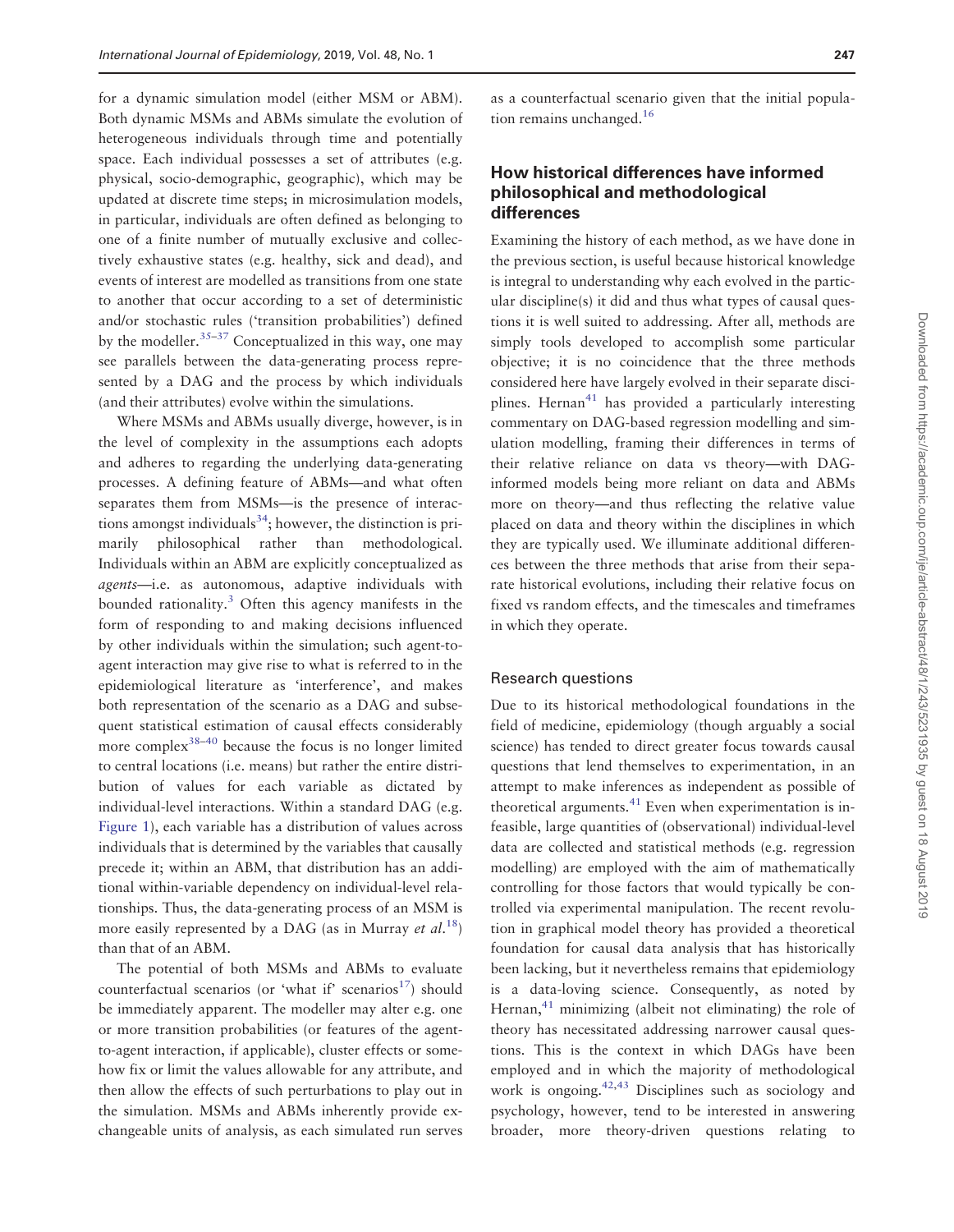<span id="page-5-0"></span>phenomena for which data do not exist or may be difficult to measure or quantify (e.g. social norms); the theorydriven, data-generative nature of ABMs makes them more suitable for modelling such contexts. Economics—the primary realm of MSMs—falls somewhere in between, and indeed the discipline has shown a greater willingness to embrace graphical model-based methods (e.g. instrumental variable analysis<sup>44</sup>) than some of the 'softer' social sciences.

As an illustration of how use of the three methods differs, we consider obesity as a case study. The obesity epidemic has previously been characterized as containing many features of a complex system<sup>[2,3,45](#page-9-0)</sup> as well as elements from a wide variety of disciplines (e.g. biology, social policy, economics, psychology, geography, etc.); thus, it offers an ideal context for comparing the methods of interest. [Box 2](#page-6-0) provides a sample of the stated research objectives for published studies that have examined obesity using DAG-informed regression modelling, microsimulation modelling or agent-based modelling. Examination of Box 2 reveals several interesting distinctions between the methods; it also illustrates the observation by Hernan<sup>41</sup> that DAG-informed regression modelling and agent-based modelling exist along a spectrum according to the relative weights given to data and theory, with microsimulation modelling providing a bridge between them.

The research questions addressed by DAG-informed regression modelling in Box 2 tend to be framed in terms of estimating the effect of a specific factor on a specific outcome. The concept of intervention is often implicit in these analyses (e.g. 'If we were to intervene to alter exposure to early-life persistent organic pollutions, how would this af-fect BMI?', as in Karlsen et al.<sup>[59](#page-10-0)</sup>), but may also be explicit, as in Danaei et al.<sup>[56](#page-10-0)</sup> In fact, the example of Danaei et al.<sup>56</sup> is particularly enlightening due to its specific use of the gformula, which—as has previously been noted by Murray et al.<sup>[18](#page-9-0)</sup>—is broadly equivalent to microsimulation, because it effectively simulates the joint distribution of the variables in a DAG that would have been observed had an intervention been enacted in which all individuals were exposed to the putative causal factor of interest.<sup>[46](#page-10-0)</sup>

Researchers using microsimulation modelling tend to exclusively focus on estimating the effect of a specific policy or intervention on a target outcome and, often, deter-mining its cost-effectiveness.<sup>[37](#page-9-0)[,67](#page-10-0)</sup> Inherent in and integral to these analyses are specific comparisons between alternative intervention programmes. Given its history in the field of economics, it is perhaps unsurprising but nevertheless illustrative that microsimulation modelling is used for such analyses, particularly when contrasted with analyses using agent-based modelling.

The explicit evaluation of interventions in microsimulation modelling crosses over to agent-based modelling, with several of the stated research objectives in the third column of Box 2 referring to specific hypothetical policy interventions. However, unique to agent-based modelling analyses is their exploration of social phenomena (e.g. economic segregation, social norms) in the simulation framework. Thus, although they share considerable overlap methodologically, microsimulation and agent-based modelling are distinct in their underlying purposes and practical utility. Moreover, because agent-to-agent interactions give rise to greater complexity, ABMs often result in highly nonlinear and chaotic states and produce 'emergent' properties<sup>68</sup>; consequently, ABMs are less suited than MSMs to producing the detailed predictions often required by economists and policymakers, but arguably more suited to modelling naturally complex social phenomena.

#### Fixed vs random effects

Another—perhaps underappreciated—distinction between DAG-informed regression models and ABMs is their relative focus on fixed vs random effects, which also arises from their distinct historical evolutions. A natural consequence of using DAG-informed regression models is that intense focus is directed towards modelling mean structures and estimating mean (fixed) effects as opposed to evaluating distributional properties and understanding complexity by examining variation and the patterns of natural heterogeneity. Although DAGs describe causal processes that could potentially manifest in infinitely many (parametric) ways, the use of regression models to interrogate causal questions and identify average causal effects makes focus on the distributional properties of the variables of interest effectively redundant. Moreover, their mathematical foundation is built on the assumption of no interference or spillover effects, and so the complexity and heterogeneity that define a complex system are often strictly controlled via study design or averaged out and largely overlooked (thereby treated more as a nuisance and mere 'noise' than of substantive interest in its own right). However, it is undeniable that there are myriad determinants of health and disease—particularly social ones<sup>15</sup> that operate on many levels and in a complex fashion, and about which the 'random' structures (possibly arising from individual interactions) are of equal, if not greater, importance to the 'fixed' structures. Such determinants may be of great interest to epidemiologists, yet statistical modelling is limited in the insights it can provide into the potential complexity of random structures that contain spillover effects and interference. For these reasons, causal questions involving such complexities have tended to be relegated to the social sciences, in which greater emphasis is placed on theory as opposed to data (i.e. the realm of ABMs).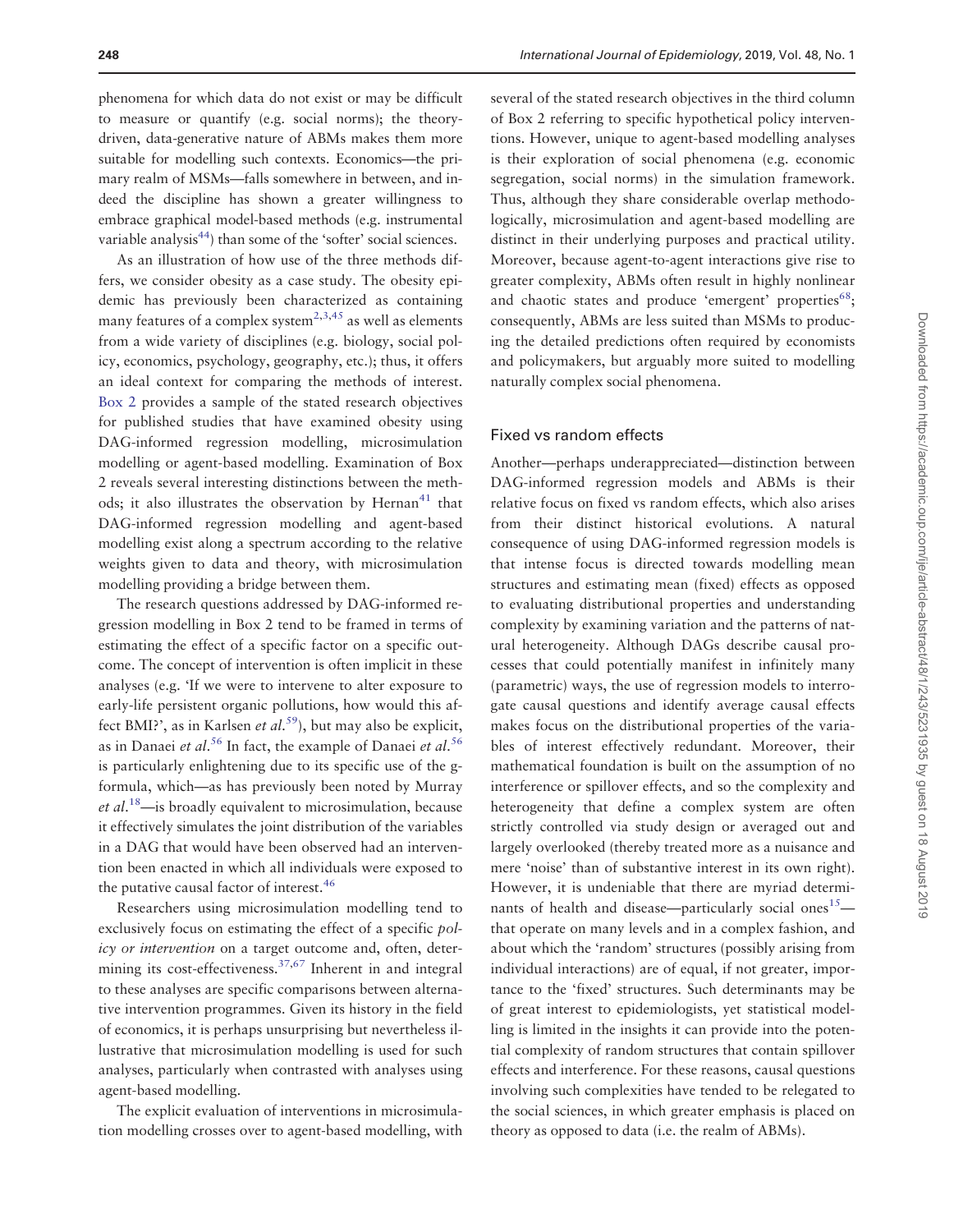| DAG-informed regression modelling                                                                                                                                                                                                | Microsimulation modelling                                                                                                                                                                                                                                                      | Agent-based modelling                                                                                                                                                                                                                                    |
|----------------------------------------------------------------------------------------------------------------------------------------------------------------------------------------------------------------------------------|--------------------------------------------------------------------------------------------------------------------------------------------------------------------------------------------------------------------------------------------------------------------------------|----------------------------------------------------------------------------------------------------------------------------------------------------------------------------------------------------------------------------------------------------------|
| ' to estimate the joint effects of<br>obesity and smoking on all-cause<br>mortality and investigate whether<br>there were additive or multiplica-<br>tive interactions.'47*                                                      | ' to establish whether 52-week refer-<br>ral to an open-group weight-manage-<br>ment programme would achieve<br>greater weight loss and improve-<br>ments in a range of health outcomes<br>and be more cost-effective than the<br>current practice of 12-week<br>referrals.'48 | 'To explore the role that economic seg-<br>regation can have in creating income<br>differences in healthy eating and to<br>explore policy levers that may be ap-<br>propriate for countering income dis-<br>parities in diet.'49                         |
| ' to estimate the independent<br>causal effects of body mass index<br>[] and physical activity on cur-<br>rent asthma.'50*                                                                                                       | 'to estimate the expected impact of<br>the [1-peso-per-litre] tax [on sugar-<br>sweetened beverages] on body<br>weight and on the prevalence of over-<br>weight, obesity and diabetes in<br>Mexico.'51                                                                         | ' [to compare] the effects of targeting<br>antiobesity interventions at the most<br>connected individuals in a network<br>with those targeting individuals at<br>random. <sup>'52</sup>                                                                  |
| ' to study whether weight-related<br>anthropometrics, changes in BMI<br>SDS [standard deviation score]<br>and physical activity at different<br>ages in childhood are associated<br>with atopic disease by late<br>childhood.'53 | ' to estimate changes in calorie intake ' [to] simulate how a mass media<br>and physical activity necessary to<br>achieve the Healthy People 2020 ob-<br>jective of reducing adult obesity prev-<br>alence from 33.9% to 30.5%. <sup>54</sup>                                  | and nutrition education campaign<br>strengthening positive social norms<br>about food consumption may poten-<br>tially increase the proportion of the<br>population who consume two or<br>more servings of fruits and vegeta-<br>bles per day in NYC.'55 |
| ' to estimate the 26-year risk of<br>CHD [coronary heart disease] un-<br>der several hypothetical weight<br>loss strategies. <sup>'56*</sup>                                                                                     | 'To assess the cost-utility of gastric by-<br>pass versus usual care for patients<br>with severe obesity in Spain.' <sup>57</sup>                                                                                                                                              | ' [to explore] the efficacy of a policy<br>that improved the quality of neigh-<br>borhood schools in reducing racial<br>disparities in obesity-related behav-<br>iour and the dependence of this effect<br>on social network influence and<br>norms.'58  |
| ganic pollutant] exposures and<br>body mass index. <sup>59</sup>                                                                                                                                                                 | ' [to evaluate] the associations be- 'To analyse the cost-effectiveness of<br>tween early-life POP [persistent or- bariatric surgery in severely obese<br>(BMI ? 35 kg/m <sup>2</sup> ) adults who have<br>diabetes.'60                                                        | ' to examine: a) the effects of social<br>norms on school children's BMI<br>growth and fruit and vegetable (FV)<br>consumption, and b) the effects of<br>misperceptions of social norms on<br>US children's BMI growth.'61                               |
| ' to assess the mediating role of<br>anthropometric parameters in the<br>relation of education and inflam-<br>mation in the elderly.'62                                                                                          | 'To estimate the impact of three federal<br>policies on childhood obesity preva-<br>lence in 2032, after 20 years of<br>implementation. <sup>63</sup>                                                                                                                          | ' to examine the effects of different<br>policies on unhealthy eating<br>behaviors.' <sup>64</sup>                                                                                                                                                       |
| ' to examine differences in the<br>contribution of obesity measures<br>to adenoma risk by race.'65                                                                                                                               | 'To determine the cost-effectiveness of<br>gastric band surgery in overweight<br>but not obese people who receive<br>standard diabetes care.'66                                                                                                                                |                                                                                                                                                                                                                                                          |

<span id="page-6-0"></span>Box 2. A sample of the stated research objectives for published studies that have examined obesity using DAGinformed regression modelling (\* denotes use of a 'g-method['46\)](#page-10-0), microsimulation modelling or agent-based modelling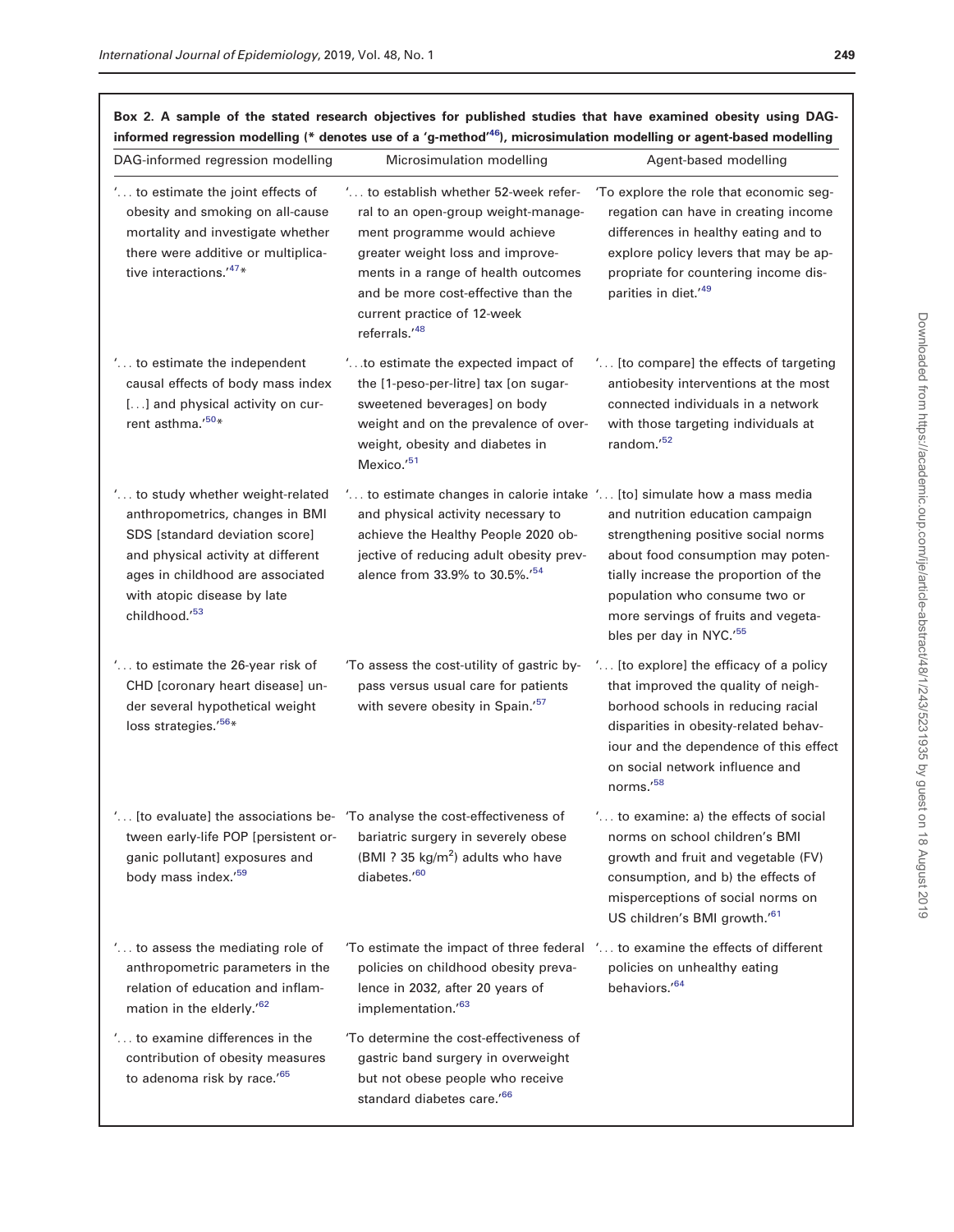<span id="page-7-0"></span>Foundationally, ABMs are theoretically very different from their statistical counterparts; as recognized by Oakes,  $69$  the outcome of interest is primarily the process by which group phenomena emerge. From the (micro-)simulated processes of ABMs, patterns and properties of the system emerge; mean effects may be eventually derived, but the primary focus is on conceptualizing and modelling the system as a whole, and how individual agency and heterogeneity interact to give rise to aggregate patterns. Although ABMs have seen some use within epidemiology, this is largely confined to the study of infectious diseases<sup>70–[73](#page-10-0)</sup> in which there exist clear transmission mechanisms via in-dividual interaction<sup>[74](#page-10-0)</sup> and in which it is widely recognized that the effects of interaction are a fundamental part of the causal mechanism and thus cannot be overlooked.<sup>38</sup> Although the random effects arising from agent-to-agent interactions in ABMs are absent in MSMs, individuals remain the central focus of MSMs rather than average patterns. This individual-level focus allows the analysis of heterogeneity and distributional properties that might be masked by approaches considering only mean effects.<sup>33,[37](#page-9-0)</sup>

#### Timescale and timeframe

There also exists a large divergence between DAG-informed regression modelling and microsimulation/agent-based modelling with regard to how time is incorporated into the analyses—in terms of both scale and frame. Time is an inherent factor in any causal analysis, though there are infinitely many possibilities regarding the scale at which it is conceptualized and modelled. Because all models are abstractions of reality, both the salient features of a system and the frequency at which they are measured and represented are subjective choices that depend on context (and convenience, in the case of data-dependent analyses). For example, individual activity levels might be modelled every few seconds (as recorded by an activity monitor) to discover how exercise relates to heart rate during high-intensity interval training. However, such granularity would likely be unnecessary for determining how exercise relates to adipose tissue levels, in which case individual activity levels might be recorded as an average daily, weekly or monthly value; on the other hand, insufficient granularity of timescale (e.g. yearly or bi-yearly averages, or a one-time cross-sectional measurement) could have a detrimental impact on any analyses, as the circular feedback loop that occurs—typically on a much smaller timescale—between physical activity and obesity would be masked.

In general, the timescales upon which both methods operate are strikingly different. MSMs and ABMs tend to model much smaller timescales (e.g. days, weeks, months) than do statistical models because these are closer to the

timescales upon which human behaviour and interactions generally operate, and upon which the effects of policy interventions might be realized. For ABMs in particular, in which agent-to-agent interactions are integral to the causal processes operating (e.g. for infectious diseases), modelling geolocation with high frequency is essential. Greater granularity of timescale enables the accumulation of emergent properties although modelled in discrete time steps—to be approximately smoothed. Moreover, abstraction to larger scales has the potential to miss out on the complexity that these models seek to explore and/or explain and, because they are not as limited by data availability, they are able to explore phenomena in such granularity when the context requires it. Although DAG-based regression models are theoretically able to model such small timescales, their reliance on data (which tend to be collected infrequently, as in observational health studies, for instance) limits this in practice; they tend to be parameterized in a less granular fashion, which additionally serves their focus on mean effects and model parsimony.

Additionally, the timeframes in which the different models operate diverge. Because they are reliant upon data, DAG-based regression models exclusively model past events; the counterfactuals created are thus thought experiments about what *would have happened* had some condition been different. However, public health and epidemiological researchers are generally interested in estimating causal effects because they wish to intervene to alter (ideally beneficially) future health states; they may extrapolate the results of their statistical models to infer that what would have hap*pened* in the past is equivalent to what *would* happen in the future, but they do not explicitly model this. In contrast, MSMs and ABMs may be used to model both past and future events by utilizing and synthesizing historical data and estimates to make decisions about hypothetical future interventions; indeed, estimating the future impact of potential policy interventions has historically been fundamental to the utility of these methods. $33,37,75$  $33,37,75$ 

#### **Discussion**

The identifying features of each of DAG-informed regression modelling, microsimulation modelling and agent-based modelling are briefly summarized in [Table 1;](#page-8-0) we also include concise summaries of their accepted strengths and weakness.

As have previously been detailed, there exist substantive historical, theoretical and methodological differences between DAG-informed regression modelling, microsimulation modelling and agent-based modelling that make them suited to addressing different types of causal questions. DAG-informed regression modelling is appropriate for analyses in which the query of interest can be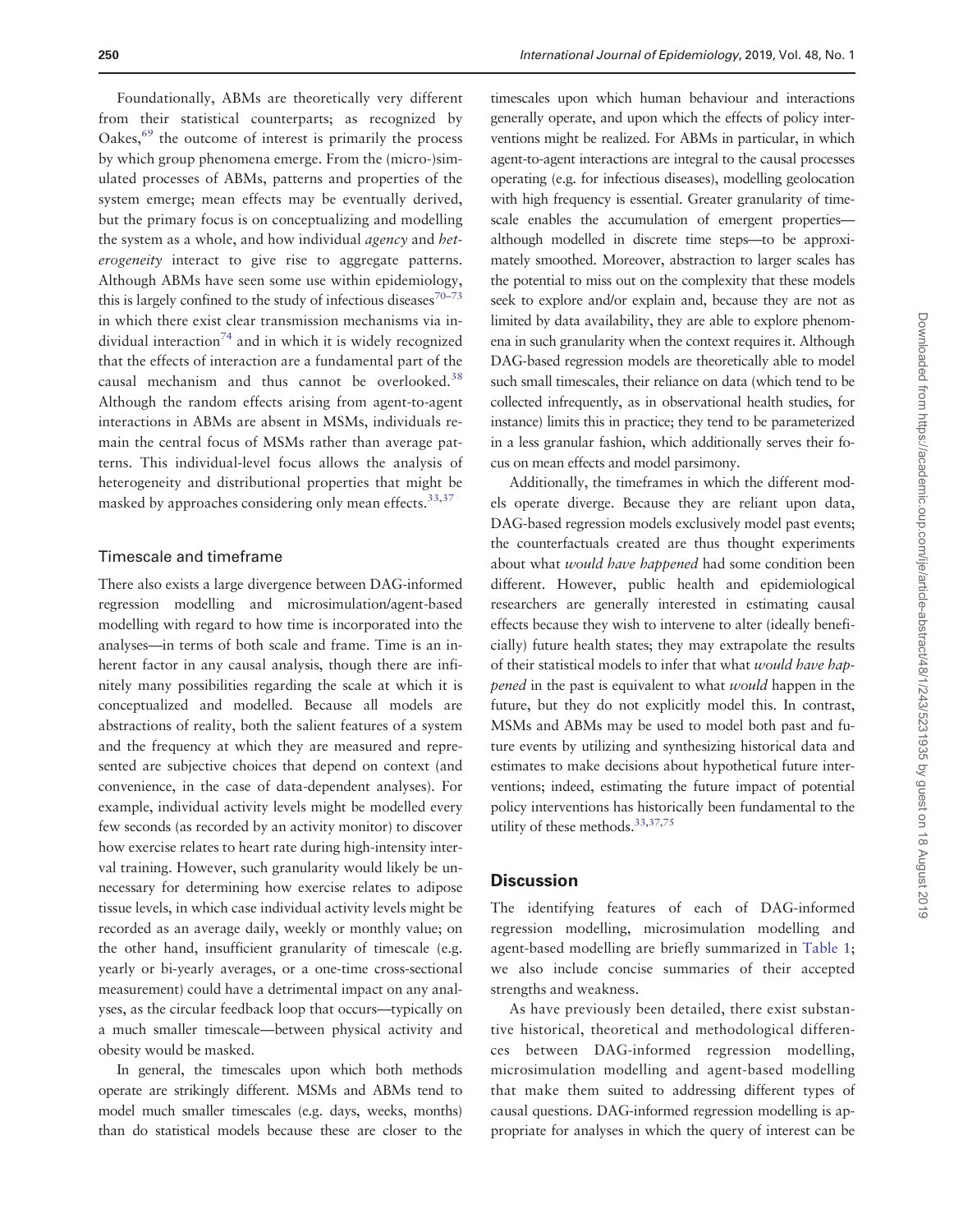|                                    | DAG-informed regression modelling                                                                                                                                                                                         | Microsimulation modelling                                                                                                                                                                                           | Agent-based modelling                                                                                                                                                                                                                        |
|------------------------------------|---------------------------------------------------------------------------------------------------------------------------------------------------------------------------------------------------------------------------|---------------------------------------------------------------------------------------------------------------------------------------------------------------------------------------------------------------------|----------------------------------------------------------------------------------------------------------------------------------------------------------------------------------------------------------------------------------------------|
| Short description/<br>key features | Variables connected by causal pathways<br>representing the data-generating<br>process; used to inform statistical<br>(regression) models                                                                                  | Simulated individuals that evolve over<br>time, often transitioning between<br>'states'                                                                                                                             | Simulated individuals that evolve<br>over time and interact with one<br>another, producing 'emergent'<br>properties                                                                                                                          |
| Other common<br>names/examples     | • G-methods <sup>76</sup> (parametric g-formula,<br>inverse probability of treatment<br>weighting of marginal structural<br>models, g-estimation of structural<br>nested models)                                          | • Individual-based (simulation) models<br>• First-order Monte Carlo models <sup>77</sup><br>• State transition models $37$                                                                                          | • Individual-based (simulation)<br>models<br>• Dynamic (transmission) models <sup>78</sup>                                                                                                                                                   |
| Strengths                          | Backed by formal mathematics of<br>٠<br>graphical model theory<br>• Provide robust estimates of causal<br>effects for clearly defined exposures<br>and outcomes<br>• Assumptions underlying each model<br>are transparent | • Can evaluate the (future) effects of al-<br>ternate intervention strategies<br>• Can combine parameter estimates from •<br>multiple datasets<br>• Greater focus on outcome distributions                          | Capable of modelling feedback<br>٠<br>loops and spillover effects<br>Can incorporate hard-to-mea-<br>sure concepts and individual<br>agency<br>• Capable of modelling future<br>timeframes<br>Greater focus on outcome<br>٠<br>distributions |
| Weaknesses                         | • Require large individual-level datasets<br>• Not naturally suited to modelling longi-<br>tudinal scenarios<br>Primarily focus on mean (average)<br>effects                                                              | Combination of parameter estimates<br>٠<br>from different populations may result<br>in $bias^{18}$<br>• Small parameterization errors may be<br>perpetuated throughout the simulation<br>and result in large biases | • Model complexity makes pa-<br>rameterization, calibration and<br>validation difficult<br>Lack of consensus about funda-<br>mental assumptions or under<br>what circumstances causal effect<br>estimates are valid <sup>16</sup>            |

<span id="page-8-0"></span>Table 1. Brief summaries of the key features, strengths and weakness of each of DAG-informed regression modelling, microsimulation modelling and agent-based modelling. Note that the lists of strengths and weaknesses is not intended to be exhaustive

explicated in the traditional language of 'exposures' and 'outcomes' (e.g. 'What is the effect of gastric bypass surgery [the exposure] on risk of diabetes [the outcome]?'), for which sufficient individual-level data are available on a suitable timescale for the causal processes of interest, and for which spillover effects and interference are thought to be negligible. Moreover, in terms of their practical utility in policy-making decisions, they are better suited to evaluating exposures/interventions whose effects can be safely assumed to be more or less transportable across time, so that the effects estimated from past data may be carried forward to the hypothetical future. When such conditions are met, DAG-informed approaches provide a robust method for causal inference whilst requiring relatively few assumptions, and offer a transparent means for communicating those assumptions.

At the other end of the spectrum, ABMs provide a means for modelling greater complexity—e.g. in the form of individual interactions and spillover effects—though they do so by requiring a greater number of assumptions. Moreover, because they model scenarios in which key variables of interest may not lend themselves to numerical representation, or in which observed data are not sufficiently granular in timescale to fully inform parameterization and/or enable effective validation, ABMs inherently contain greater uncertainty about the validity of their causal effect estimates[.77,79,80](#page-10-0) Here, MSMs offer a useful halfway house: they may be able to utilize the robust foundations of graphical causal models and also explore the effects of potentially complex interventions that occur over prolonged periods of time, possibly in the future. The results of Murray et al.<sup>[18,](#page-9-0)[81](#page-10-0)</sup> (which demonstrate equivalence between the g-formula and microsimulation, and use the g-formula to inform microsimulation model parameters) represent the first endeavours to bring the mathematical robustness of graphical model theory to bear on simulation approaches. Further methodological research in this area promises to be fruitful.

## Funding

This work was supported by the Economic and Social Research Council (ES/J500215/1 to K.F.A.) and the Higher Education Funding Council for England.

Conflict of interest: None declared.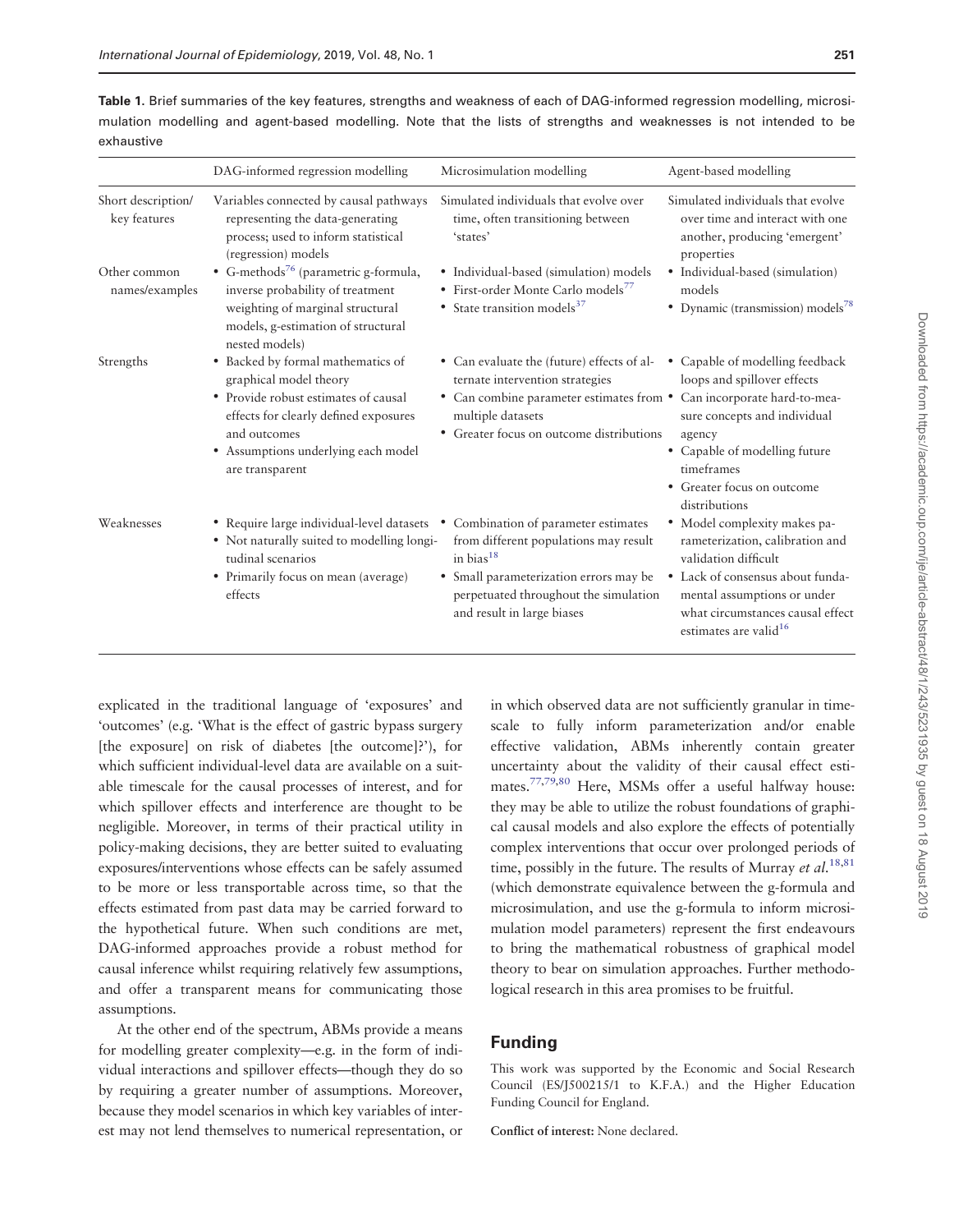### <span id="page-9-0"></span>**References**

- [1.](#page-1-0) Rothman KJ. Epidemiology: An Introduction. New York: Oxford University Press, 2002.
- [2.](#page-1-0) Galea S, Riddle M, Kaplan GA. Causal thinking and complex system approaches in epidemiology. Int J Epidemiol 2010;39:97-106.
- [3.](#page-1-0) Hammond RA. Complex systems modeling for obesity research. Prev Chronic Dis 2009;6:A97.
- [4.](#page-1-0) Beebee H, Hitchcock C, Menzies P (eds). The Oxford Handbook of Causation, 1st edn. New York: Oxford University Press, 2009.
- [5.](#page-1-0) Krieger N, Davey Smith G. The tale wagged by the DAG: broadening the scope of causal inference and explanation for epidemiology. Int J Epidemiol 2016;45:1787–808.
- [6.](#page-1-0) Vandenbroucke JP, Broadbent A, Pearce N. Causality and causal inference in epidemiology: the need for a pluralistic approach. Int J Epidemiol 2016;45:1776–86.
- 7. Daniel RM, De Stavola BL, Vansteelandt S. The formal approach to quantitative causal inference in epidemiology: misguided or misrepresented? Int J Epidemiol 2016;45:1817–29.
- 8. VanderWeele TJ. On causes, causal inference, and potential outcomes. Int J Epidemiol 2016;45:1809–16.
- 9. Robins JM, Weissman MB. Counterfactual causation and streetlamps: what is to be done? Int J Epidemiol 2017;27:27.
- 10. Pearl J. Comments on: the tale wagged by the DAG. Int J Epidemiol 2018;43:1002–4.
- [11.](#page-1-0) Krieger N, Davey Smith G. Reply to Pearl: Algorithm of the truth vs real-world science (letter). Int J Epidemiol 2018;47:1004–6.
- 12. Green LW. Public health asks of systems science: to advance our evidence-based practice, can you help us get more practice-based evidence? Am J Public Health 2006;96:406-09.
- [13.](#page-2-0) Ness RB, Koopman JS, Roberts MS. Causal system modeling in chronic disease epidemiology: a proposal. Ann Epidemiol 2007; 17:564–68.
- 14. Luke DA, Stamatakis KA. Systems science methods in public health: dynamics, networks, and agents. Annu Rev Public Health 2012;33:357–76.
- [15.](#page-2-0) Fink DS, Keyes KM, Cerda´ M. Social determinants of population health: a systems sciences approach. Curr Epidemiol Rep 2016; 3:98–105.
- [16.](#page-4-0) Marshall BD, Galea S. Formalizing the role of agent-based modeling in causal inference and epidemiology. Am J Epidemiol 2014;181:1–9.
- [17.](#page-2-0) Auchincloss AH, Diez Roux AV. A new tool for epidemiology: the usefulness of dynamic-agent models in understanding place effects on health. Am J Epidemiol 2008;168:1–8.
- [18.](#page-1-0) Murray EJ, Robins JM, Seage GR III, Freedberg KA, Hernan MA. A comparison of agent-based models and the parametric gformula for causal inference. Am J Epidemiol 2017;186:131–42.
- [19.](#page-2-0) Wright S. On the nature of size factors. Genetics 1918;3:367–74.
- [20.](#page-2-0) Wright S. The method of path coefficients. Ann Math Stat 1934; 5:161–215.
- [21.](#page-2-0) Tu YK. Directed acyclic graphs and structural equation modelling. In: Tu YK, Greenwood DC (eds). Modern Methods for Epidemiology. Dordrecht: Springer, 2012, pp. 191–203.
- [22.](#page-2-0) Pearl J. Causality: Models, Reasoning, and Inference. New York: Cambridge University Press, 2000.
- [23.](#page-2-0) Pearl J, Glymour M, Jewell NP. Causal Inference in Statistics: A Primer, 1st edn. Chichester: John Wiley & Sons Ltd, 2016.
- [24.](#page-2-0) Hernan MA, Robins JM. Causal Inference. Boca Raton: Chapman & Hall/CRC, 2018.
- [25.](#page-3-0) Pearl J. The algorithmization of counterfactuals. Ann Math Artif Intell 2011;61:29–39.
- [26.](#page-3-0) von Neumann J. The general and locial theory of automata. In: Jeffress LA (ed). Cerebral Mechanisms in Behavior: The Hixon Symposiom. Oxford: Wiley, 1951, pp. 1–41.
- [27.](#page-3-0) Orcutt GH. A new type of socio-economic system. Rev Econ Stat 1957;39:116–23.
- [28.](#page-3-0) Schelling TC. Dynamic models of segregation. J Math Sociology 1971;1:143–86.
- 29. Butland B, Jebb S, Kopelman P et al. Foresight: Tackling Obesities: Future Choices—Project Report, 2nd edn; London: Government Office for Statistics, 2007.
- 30. Heppenstall AJ, Evans AJ, Birkin MH. Genetic algorithm optimisation of an agent-based model for simulating a retail market. Environ Plann B Plann Des 2007;34:1051–70.
- 31. Manley E, Cheng T, Penn A, Emmonds A. A framework for simulating large-scale complex urban traffic dynamics through hybrid agentbased modelling. Comput Environ Urban Syst 2014;44:27–36.
- 32. Crooks A, Croitoru A, Lu X, Wise S, Irvine JM, Stefanidis A. Walk this way: improving pedestrian agent-based models through scene activity analysis. Int J Geo-Information 2015;4:1627-56.
- [33.](#page-7-0) Zaidi A, Rake K. Dynamic Microsimulation Models: A Review and Some Lessons for SAGE. London: The London School of Economics, 2001.
- [34.](#page-3-0) Lovelace R, Dumont M. Spatial Microsimulation with R. Boca Raton: Taylor & Francis Group, LLC, 2016.
- 35. Crooks AT, Heppenstall AJ. Introduction to agent-based modelling. In: Heppenstall AJ, Crooks AT, See LM, Batty M (eds). Agent-Based Models of Geographical Systems, 1st edn. Dordrecht: Springer, 2012, pp. 85–105.
- 36. Sonnenberg FA, Beck JR. Markov models in medical decision making: a practical guide. Med Decis Making 1993;13: 322–38.
- [37.](#page-5-0) Siebert U, Alagoz O, Bayoumi AM et al. State-transition modeling: a report of the ISPOR-SMDM modeling good research practices task force-3. Value Health 2012;15:812–20.
- [38.](#page-7-0) Halloran ME, Struchiner CJ. Causal inference in infections diseases. Epidemiology 1995;6:142–51.
- 39. Tchetgen Tchetgen EJ, VanderWeele TJ. On causal inference in the presence of interference. Stat Methods Med Res 2012;21:55–75.
- 40. Ogburn EL, VanderWeele TJ. Causal diagrams for interference. Stat Sci 2014;29:559–78.
- [41.](#page-4-0) Hernan MA. Invited Commentary: Agent-based models for causal inference—reweighting data and theory in epidemiology. Am J Epidemiol 2015;181:103–05.
- [42.](#page-4-0) VanderWeele TJ. Explanation in Causal Inference: Methods for Mediation and Interaction, 1st edn. New York: Oxford University Press, 2015.
- [43.](#page-4-0) Burgess S, Timpson NJ, Ebrahim S, Davey Smith G. Mendelian randomisation: where are we now and where are we going? Int J Epidemiol 2015;44:379–88.
- [44.](#page-5-0) Angrist JD, Krueger AB. Instrumental variables and the search for identification: from supply and demand to natural experiments. J Econ Perspect 2001;15:69–85.
- [45.](#page-5-0) Diez Roux AV. Integrating social and biologic factors in health research: a systems view. Ann Epidemiol 2007;17:569–74.